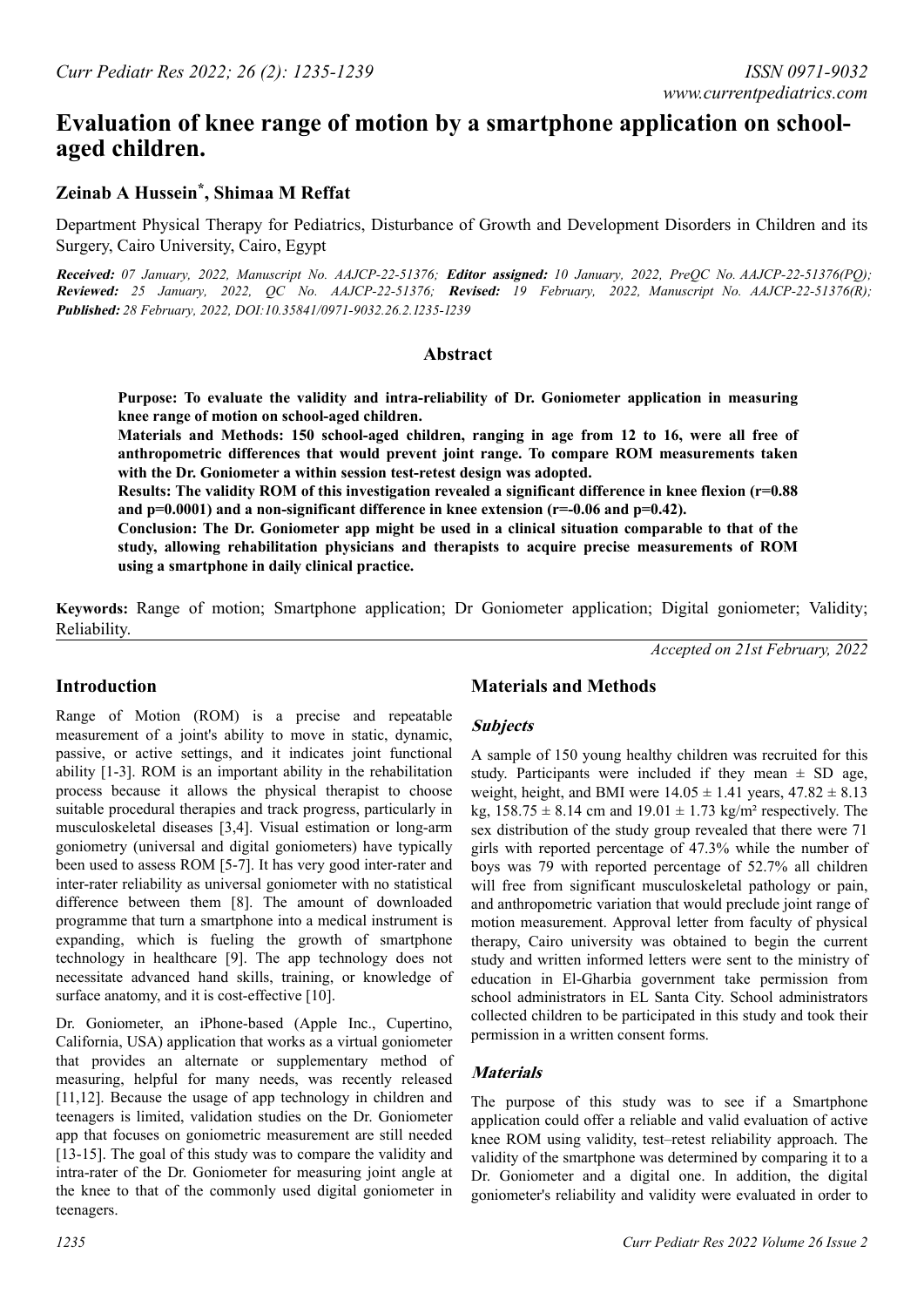give a comparison with another therapeutically practical system of measurement.

#### **Procedure**

All of the individuals took two identical testing measurements about five days apart, with comparisons between and within measurements used to determine reliability and validity. A single physiotherapist performed all of the ROM testing. The examinations were carried out on the patient's right knee. Only the active range of motion was tested. Dr. Goniometer recorded three trials for each movement direction, and the median value was chosen for analysis [16].

At the moment of measurement, the findings for the digital goniometer and Smartphone were manually recorded. Explain the goal of the study to each child and provide a quick overview of Dr. Goniometer and why we utilize it in particular. The location of the knee joint during the measurements was standardized for all participants; the participants were recorded in the prone laying position (beginning position) with fully extended knees.

Participants in the flexion knee study were advised to bend their leg as far as feasible before marking their measurements. The ratter uses an inclinometer to find the perpendicular line. The virtual goniometer is installed in the Dr. Goniometer programme, moving several cursors on the photographed body landmarks with the fingers, straight on the small screen of the mobile phone [17]. The physician takes a picture of the limb, stores it, calculates the joint angle, and records the result [18].

After taking Dr. Goniometer data, a digital goniometer was used to measure the knee. With the knee treated as a hinge joint with one degree of rotation, the goniometer is centered on the lateral epicondyle and oriented towards the greater trochanter and lateral epicondyle [19].

### **Sample size**

Sample size calculation was performed prior to the study using G\*POWER statistical software (version 3.1.9.2; Franz Faul, Universidad Kiel, Germany) (correlational study,  $\alpha=0.05$ ,  $\beta$ =0.2, and medium effect size) and revealed that the appropriate sample size for this study was N=150.

### **Data analysis**

The mean and SD for all measured variables were calculated using descriptive statistics. The correlation between the smart phone application and digital goniometer measurements was determined using the person product moment correlation coefficient to determine validity. Intra-reliability was explored using the person product moment correlation coefficient to determine the correlation between repeated measurements of a smart phone application. For all statistical tests, the significance level was set at  $p=0.05$ .

### **Results**

The mean  $\pm$  SD knee flexion and extension ROM measured by smart phone application were  $53.42 \pm 5.11$  and  $178.16 \pm 1.56$ respectively. The mean  $\pm$  SD knee flexion and extension ROM measured by digital goniometer were  $53.23 \pm 5.09$  and 126.86  $\pm$  4.97 respectively (Table 1).

|           | Smart phone application |                | Digital goniometer  |                   |
|-----------|-------------------------|----------------|---------------------|-------------------|
|           | <b>Knee flexion</b>     | Knee extension | <b>Knee flexion</b> | Knee extension    |
| $\subset$ | 53.42                   | 53.42          | 53.23               | $126.86 \pm 4.97$ |
| $±$ SD    | ± 5.11                  | ± 5.11         | ± 5.09              |                   |
| Range     | 24.9                    |                | 22.7                | 25.3              |

*Table 1.* Descriptive statistics of knee ROM measurements by smart phone application and digital goniometer.

### **Validity of smart phone application in measurement of knee range of motion**

In the study group, the correlation between knee flexion ROM measured by smart phone application and that measured by

digital goniometer was strong positive significant correlation  $(r=0.88, p=0.0001)$ , whereas the correlation between knee extension ROM measured by smart phone application and that measured by digital goniometer was weak negative nonsignificant correlation ( $r=0.88$ ,  $p=0.0001$ ). (Table 2; Figures 1 and 2).

|                | <b>Digital goniometer</b> | r-value | p-value | Sig       |
|----------------|---------------------------|---------|---------|-----------|
| Dr. Goniometer | Knee flexion              | 0.88    | 0.0001  | ◡         |
|                | Knee extension            | $-0.02$ | 0.74    | <b>NS</b> |

goniometer of the study group: r-value: Pearson correlation coefficient; p-value: Probability value; S: Significant; NS: Non-significant. *Table 2.* Correlation between knee ROM that measured by smart phone application and that measured by digital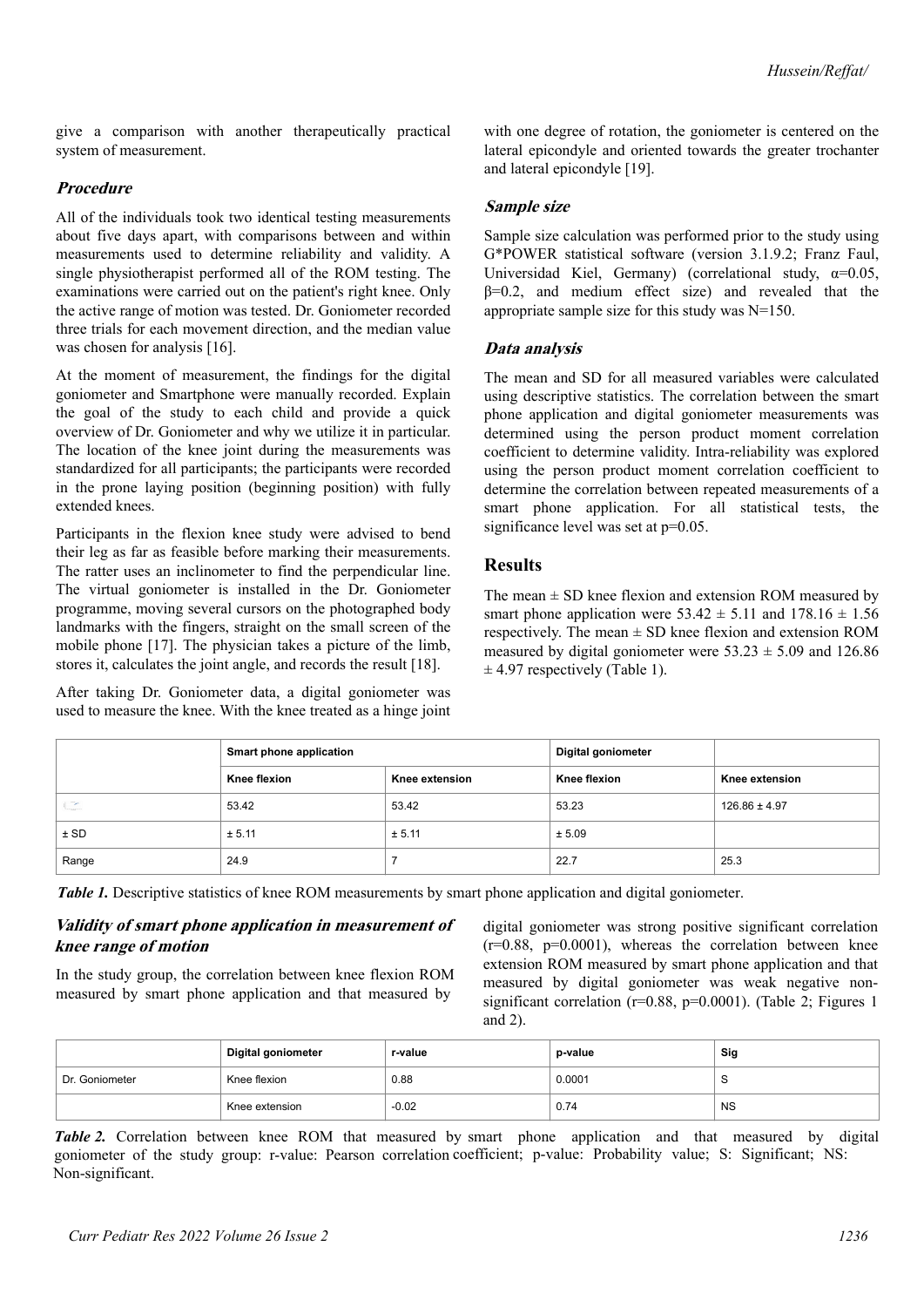

*Figure 1.* Correlation between knee flexion ROM that measured by smart phone application and that measured by digital goniometer.



*Figure 2.* Correlation between knee extension ROM that measured by smart phone application and that measured by digital goniometer.

The correlation between 1st and 2nd knee flexion and extension ROM measurements that measured by smart phone application in the study group was strong positive significant correlation (r=0.82, p=0.0001) (r=0.8, p=0.0001) respectively (Table 3; Figures 3 and 4).



*Figure 3.* Correlation between 1st and 2nd knee flexion ROM measurements that measured by smart phone application.

|                 | 2nd measurement | r-value | p-value | Sig |
|-----------------|-----------------|---------|---------|-----|
| 1st measurement | Knee flexion    | 0.82    | 0.0001  | ~   |
|                 | Knee extension  | 0.8     | 0.0001  |     |

*Table 3.* Correlation between 1st and 2nd knee ROM measurements that measured by smart phone application of the study group: r-value: Pearson correlation coefficient; p-value: Probability value; S: Significant; NS: Non-significant.



*Figure 4.* Correlation between 1st and 2nd knee extension ROM measurements that measured by smart phone application.

#### **Discussion**

In order to make physical therapists' work as precise as possible, measurements must be precise in terms of reliability and validity. Musculoskeletal disorders such as fractures,

contusions, or pain in the elbow and knee areas are more common in children than in adults, affecting their activity level and participation [20]. Simple and low-cost ways for collecting ROM data in the clinic must be compared to a gold standard.

When working with healthy school children, the Dr Goniometer app revealed that it is possible to assess elbow and knee active ROM in a valid and reliable manner. When compared to the gold standard "digital goniometer," measurements acquired using the Dr. Goniometer app performed very well across metrics of validity and intrareliability [21].

The findings of this investigation show that the instrument has great intra-reliability and validity. This study's findings differ from earlier studies on goniometer applications in that it looks at the technology's capacity to reliably measure angles [22]. The Dr. Goniometer application may be a better technique of measuring than SG since viewing landmarks in a twodimensional plane is easier and gives a record of the image and measurement. Dr. Goniometer software was found to be a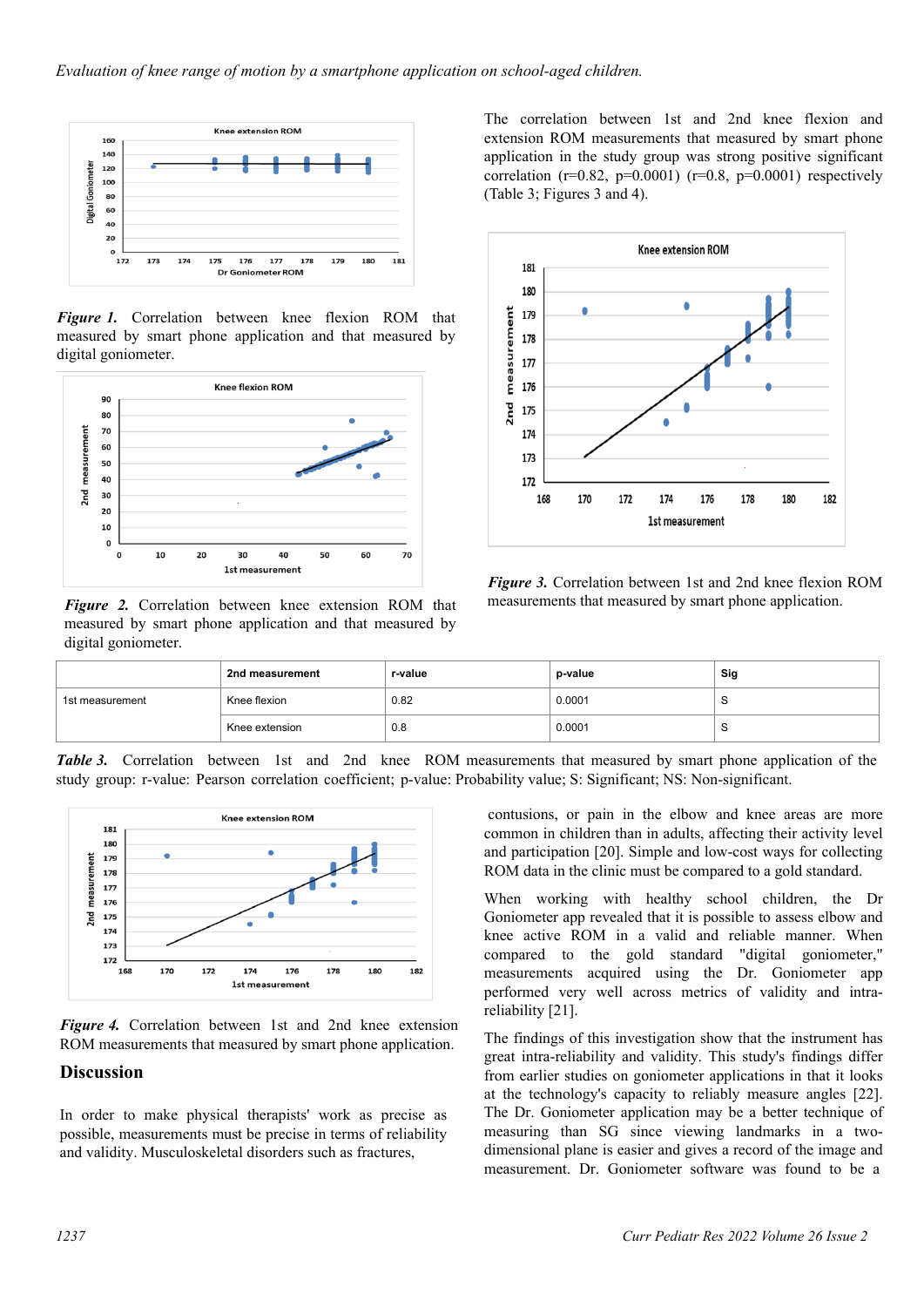reliable approach for measuring knee ROM and to be much easier to use than the traditional method.

### **Limitations**

The participants in this study were healthy, which made it easier to locate anatomical landmarks, set the goniometer in the right area, and measure the ROM more accurately to patients with obesity, limb deformity, or orthotics.

Another drawback of this study was that we used the digital goniometer to measure the right knee since the digital goniometer we used in these measures was 180 degrees. Because photo-graphing was required, the investigator was not blinded to the measurements of previously collected trials.

### **Conclusion**

Finally, Dr. Goniometer (a smart phone app) can be utilized in clinical practice and research as a simple and practical alternative to digital and universal goniometers. These findings show that the Dr. Goniometer may be used to evaluate active ROM (flexion and extension) of the knee joint because it has high intra-rater reliability and can be used interchangeably.

### **Acknowledgements**

For All participants in the study and biostatistician who analyzes the results of the study.

### **Conflict of Interest**

Not applicable.

### **Data Availability**

Data is available on request from the corresponding author.

### **References**

- 1. Mourcou Q, Fleury A, Diot B, et al. [Mobile phone-based](https://www.hindawi.com/journals/bmri/2015/328142/) [joint angle measurement for functional assessment and](https://www.hindawi.com/journals/bmri/2015/328142/) [rehabilitation of proprioception.](https://www.hindawi.com/journals/bmri/2015/328142/) Bio Med Research International 2015.
- 2. García-Rubio J, Pino J, Olivares P, et al. [Validity and](https://www.mdpi.com/1660-4601/17/1/193) [reliability of the WIMUTM inertial device for the](https://www.mdpi.com/1660-4601/17/1/193) [assessment of joint angulations.](https://www.mdpi.com/1660-4601/17/1/193) Int J Environ Res Public Health 2019; 17(1): 193.
- 3. Svensson M, Lind V, LöfgrenHarringe M. [Measurement of](https://onlinelibrary.wiley.com/doi/10.1002/pri.1765) [knee joint range of motion with a digital goniometer: A](https://onlinelibrary.wiley.com/doi/10.1002/pri.1765) [reliability study.](https://onlinelibrary.wiley.com/doi/10.1002/pri.1765) Physiotherapy Research International, 2018; 24(2): 1765.
- 4. Milani P, Coccetta CA, Rabini A, et al. [Mobile smartphone](https://onlinelibrary.wiley.com/doi/abs/10.1016/j.pmrj.2014.05.003) [applications for body position measurement in](https://onlinelibrary.wiley.com/doi/abs/10.1016/j.pmrj.2014.05.003) [rehabilitation: A review of goniometric tools.](https://onlinelibrary.wiley.com/doi/abs/10.1016/j.pmrj.2014.05.003) PM R 2014; 6: 1038–43.
- 5. Ockendon M, Gilbert RE. [Validation of a novel smartphone](https://www.thieme-connect.de/products/ejournals/abstract/10.1055/s-0031-1299669) [accelerometer-based knee goniometer.](https://www.thieme-connect.de/products/ejournals/abstract/10.1055/s-0031-1299669) J Knee Surg 2012; pp: 341-345.
- 6. Ferriero G, Vercelli S, Sartorio F, et al. [Reliability of a](https://journals.lww.com/intjrehabilres/Abstract/2013/06000/Reliability_of_a_smartphone_based_goniometer_for.9.aspx) [smartphone-based goniometer for knee joint goniometry.](https://journals.lww.com/intjrehabilres/Abstract/2013/06000/Reliability_of_a_smartphone_based_goniometer_for.9.aspx) Int J Rehabil Res 2013; pp: 146-151.
- 7. Charlton P, Mentiplay B, Pua Y. [Reliability and concurrent](https://www.jsams.org/article/S1440-2440(14)00077-2/fulltext) [validity of a smartphone, bubble inclinometer and motion](https://www.jsams.org/article/S1440-2440(14)00077-2/fulltext) [analysis system for measurement of hip joint range of](https://www.jsams.org/article/S1440-2440(14)00077-2/fulltext) [motion.](https://www.jsams.org/article/S1440-2440(14)00077-2/fulltext) J Sci Med Sport 2015: 18(3): 262-267.
- 8. Hansson G-Å, Balogh I, Ohlsson K, et al. [Measurement of](https://www.sciencedirect.com/science/article/abs/pii/S1050641103001457?via%3Dihub) [wrist and forearm positions and movements: effect of, and](https://www.sciencedirect.com/science/article/abs/pii/S1050641103001457?via%3Dihub) [compensation for, goniometer crosstalk.](https://www.sciencedirect.com/science/article/abs/pii/S1050641103001457?via%3Dihub) J Electromyogr Kinesiol 2004; 14(3): 355-67.
- 9. Juul-Kristensen B, Hansson G-Å, Fallentin N, et al[.](https://www.sciencedirect.com/science/article/abs/pii/S0003687001000175?via%3Dihub) [Assessment of work postures and movements using a](https://www.sciencedirect.com/science/article/abs/pii/S0003687001000175?via%3Dihub) [video-based observation method and direct technical](https://www.sciencedirect.com/science/article/abs/pii/S0003687001000175?via%3Dihub) [measurements.](https://www.sciencedirect.com/science/article/abs/pii/S0003687001000175?via%3Dihub) Appl Ergon 2001; 32(5): 517-524.
- 10. Svensson M, Lind V, LöfgrenHarringe M. [Measurement of](https://onlinelibrary.wiley.com/doi/10.1002/pri.1765) [knee joint range of motion with a digital goniometer: A](https://onlinelibrary.wiley.com/doi/10.1002/pri.1765) [reliability study.](https://onlinelibrary.wiley.com/doi/10.1002/pri.1765) Physiotherapy Research International 2019; 24(2): e1765.
- 11. Terry M. [Medical apps for smartphones.](https://www.liebertpub.com/doi/10.1089/tmj.2010.9999) Telemed J E Health 2010; 16: 17–22.
- 12. Ke ogh JWL, Cox A, Anderson S, et al. [Reliability and](https://journals.plos.org/plosone/article?id=10.1371/journal.pone.0215806) [validity of clinically accessible smartphone applications to](https://journals.plos.org/plosone/article?id=10.1371/journal.pone.0215806) [measure joint range of motion: A systematic review.](https://journals.plos.org/plosone/article?id=10.1371/journal.pone.0215806) PLoS ONE 2019; 14(5): 1–24.
- 13. Johnson LB, Sumner S, Duong T, et al. [Validity and](https://www.sciencedirect.com/science/article/abs/pii/S1356689X15000521?via%3Dihub) [reliability of smartphone magnetometer-based goniometer](https://www.sciencedirect.com/science/article/abs/pii/S1356689X15000521?via%3Dihub) [evaluation of shoulder abduction: A pilot study](https://www.sciencedirect.com/science/article/abs/pii/S1356689X15000521?via%3Dihub). Man Ther 2015; 20: 777.
- 14. Milanese S, Gordon S, Buettner P, et al. [Reliability and](https://www.sciencedirect.com/science/article/abs/pii/S1356689X14001118?via%3Dihub) [concurrent validity of knee angle measurement: Smart](https://www.sciencedirect.com/science/article/abs/pii/S1356689X14001118?via%3Dihub) [phone app versus universal goniometer used by](https://www.sciencedirect.com/science/article/abs/pii/S1356689X14001118?via%3Dihub) [experienced and novice clinicians.](https://www.sciencedirect.com/science/article/abs/pii/S1356689X14001118?via%3Dihub) Man Ther 2014; 19(6): 569–74.
- 15. Ferriero G, Sartorio F, Foti C, et al. [Reliability of a new](https://onlinelibrary.wiley.com/doi/abs/10.1016/j.pmrj.2011.05.014) [application for smartphones \(Dr. Goniometer\) for elbow](https://onlinelibrary.wiley.com/doi/abs/10.1016/j.pmrj.2011.05.014) [angle measurement.](https://onlinelibrary.wiley.com/doi/abs/10.1016/j.pmrj.2011.05.014) PM R 2011; 3: 1153–154.
- 16. Ferriero G, Vercelli S, Sartorio F, et al. [Reliability of a](https://journals.lww.com/intjrehabilres/Abstract/2013/06000/Reliability_of_a_smartphone_based_goniometer_for.9.aspx) [smartphone-based goniometer for knee joint goniometry.](https://journals.lww.com/intjrehabilres/Abstract/2013/06000/Reliability_of_a_smartphone_based_goniometer_for.9.aspx) Int J Rehabil Res 2013; 36: 146–51.
- 17. Bennett D, Hanratty B, Thompson N, et al. [Measurement of](https://link.springer.com/article/10.1007/s00264-008-0694-9) [knee joint motion using digital imaging.](https://link.springer.com/article/10.1007/s00264-008-0694-9) Int Orthop 33(6); pp: 1627-1631.
- 18. Longoni L, Brunati R, Sale P, et al. [Smartphone](https://journals.lww.com/intjrehabilres/Abstract/2019/03000/Smartphone_applications_validated_for_joint_angle.2.aspx) [applications validated for joint angle measurement: A](https://journals.lww.com/intjrehabilres/Abstract/2019/03000/Smartphone_applications_validated_for_joint_angle.2.aspx) [systematic review](https://journals.lww.com/intjrehabilres/Abstract/2019/03000/Smartphone_applications_validated_for_joint_angle.2.aspx). Int J Rehabil Res 2019; 42(1): 11-19
- 19. Kolber MJ, Fuller C, Marshall J, et al. [The reliability and](https://www.tandfonline.com/doi/abs/10.3109/09593985.2011.574203?journalCode=iptp20) [con-current validity of scapular plane shoulder elevation](https://www.tandfonline.com/doi/abs/10.3109/09593985.2011.574203?journalCode=iptp20) [meas-urements using a digital inclinometer and goniometer.](https://www.tandfonline.com/doi/abs/10.3109/09593985.2011.574203?journalCode=iptp20) Physiother Theory Pract 2012; 28: 161–168.
- 20. Buck C, Martindale B, Braden HJ. [Goniometry Apps : Do](https://crimsonpublishers.com/ggs/pdf/GGS.000610.pdf) [They Measure Up ? Exploring the Accuracy of Mobile](https://crimsonpublishers.com/ggs/pdf/GGS.000610.pdf) [Device Apps.](https://crimsonpublishers.com/ggs/pdf/GGS.000610.pdf) Crimson Publishers 2014; 5(2): 492-500.
- 21. Mitchell K, Gutierrez S, Sutton S, et al. [Reliability and](https://www.tandfonline.com/doi/abs/10.3109/09593985.2014.900593?journalCode=iptp20) [validity of goniometric iPhone applications for the](https://www.tandfonline.com/doi/abs/10.3109/09593985.2014.900593?journalCode=iptp20)